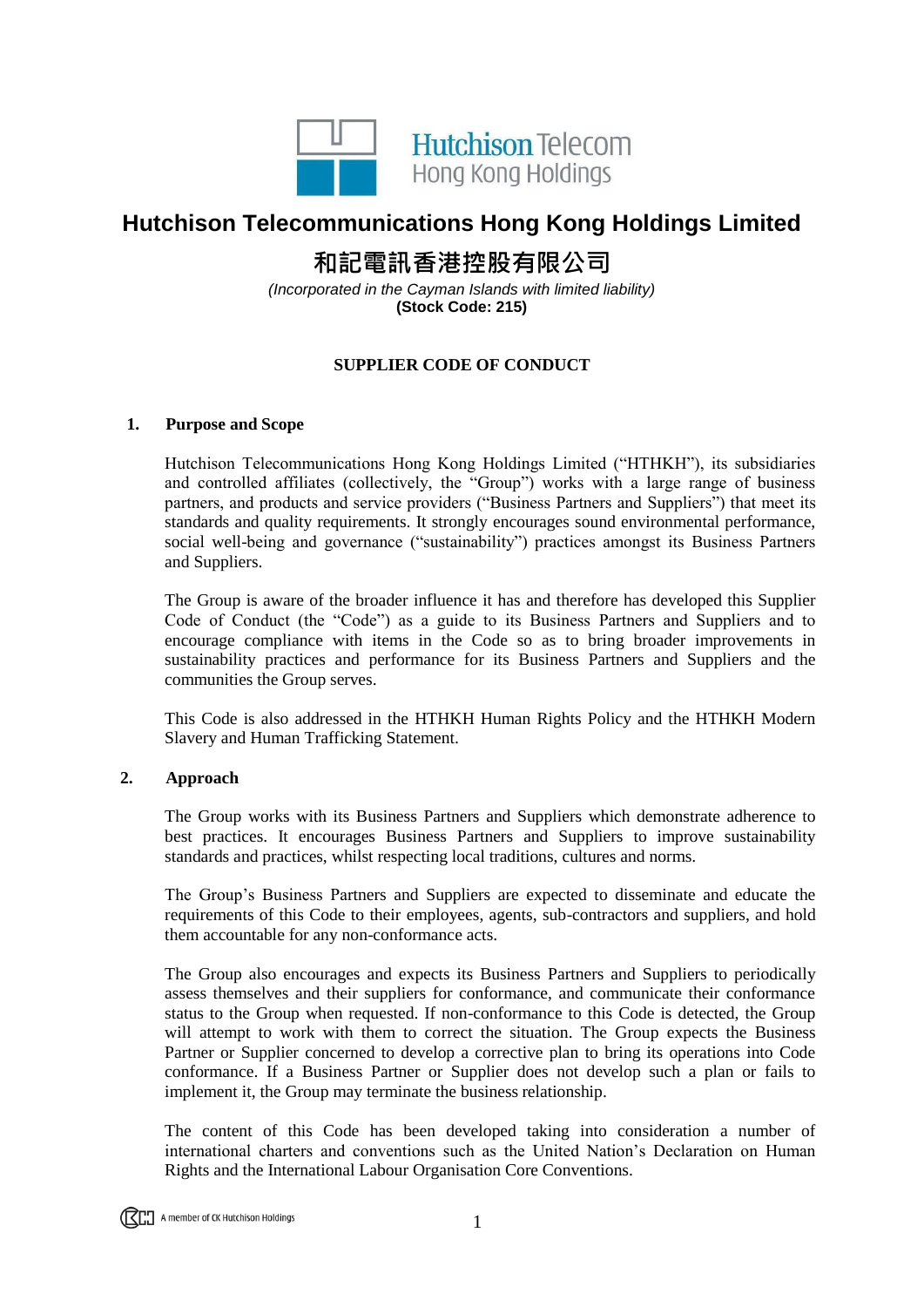#### **2.1 Promoting Ethical Standards**

The Group encourages its Business Partners and Suppliers to act in accordance with the highest standards of ethical conduct and professionalism.

In addition to these standards, the Group reiterates the importance of being compliant with all local and national legislation and to avoid all forms of corruption and bribery. In particular, the Group's Business Partners and Suppliers are required to implement anti-corruption policies and programmes, and to verify that such policies and programmes are complied with. It also encourages its Business Partners and Suppliers to establish their own policies, practices and systems to ensure the promotion and dissemination of their own codes of conduct, where available, within their operations.

#### **2.2 Protecting the Rights of All Employees**

To safeguard the rights and dignity of employees, the Group encourages its Business Partners and Suppliers to abide by the standards and conditions detailed below:

- Ensure a fair and equitable workplace environment that is free from any form of harassment or discrimination based on but not limited to age, race or ethnic origin, disability, gender, nationality, marital status, sexual orientation, political convictions or union affiliation.
- Provide a work environment that pays due consideration to safety and minimises any health hazards or harm to employees.
- Prohibit the use of forced, prison, bonded and child labour as well as any form of slavery or human trafficking, and remain in compliance with all applicable minimum age legislation.
- Abide by any legislation governing minimum wage payments, and where none is available, ensure that salaries are commensurate with experience and industry standards.
- Comply with regulation or legislation, where it is applicable, on maximum working hours.
- Implement clear, uniformly applied disciplinary practices and grievance procedures that include provisions prohibiting corporal punishment, including mental, physical or verbal abuse.
- Ensure that employees are provided with freedom of association and the right to collective bargaining. Where no such legislation on collective bargaining exists locally, appropriate channels should be made available for discussion and recourse on labour related issues.

#### **2.3 Operating Responsibly**

The Group encourages its Business Partners and Suppliers to consider the risks posed to their operations from climate change and to actively mitigate their environmental impacts. It also reiterates to its Business Partners and Suppliers the value brought to business in terms of more efficient resource consumption and monitoring of wastage.

 $1$  The term 'child' refers to any person less than 14 years of age, unless the minimum age for work or mandatory schooling is higher by local law, in which case the stipulated higher age applies.

**RED** A member of CK Hutchison Holdings